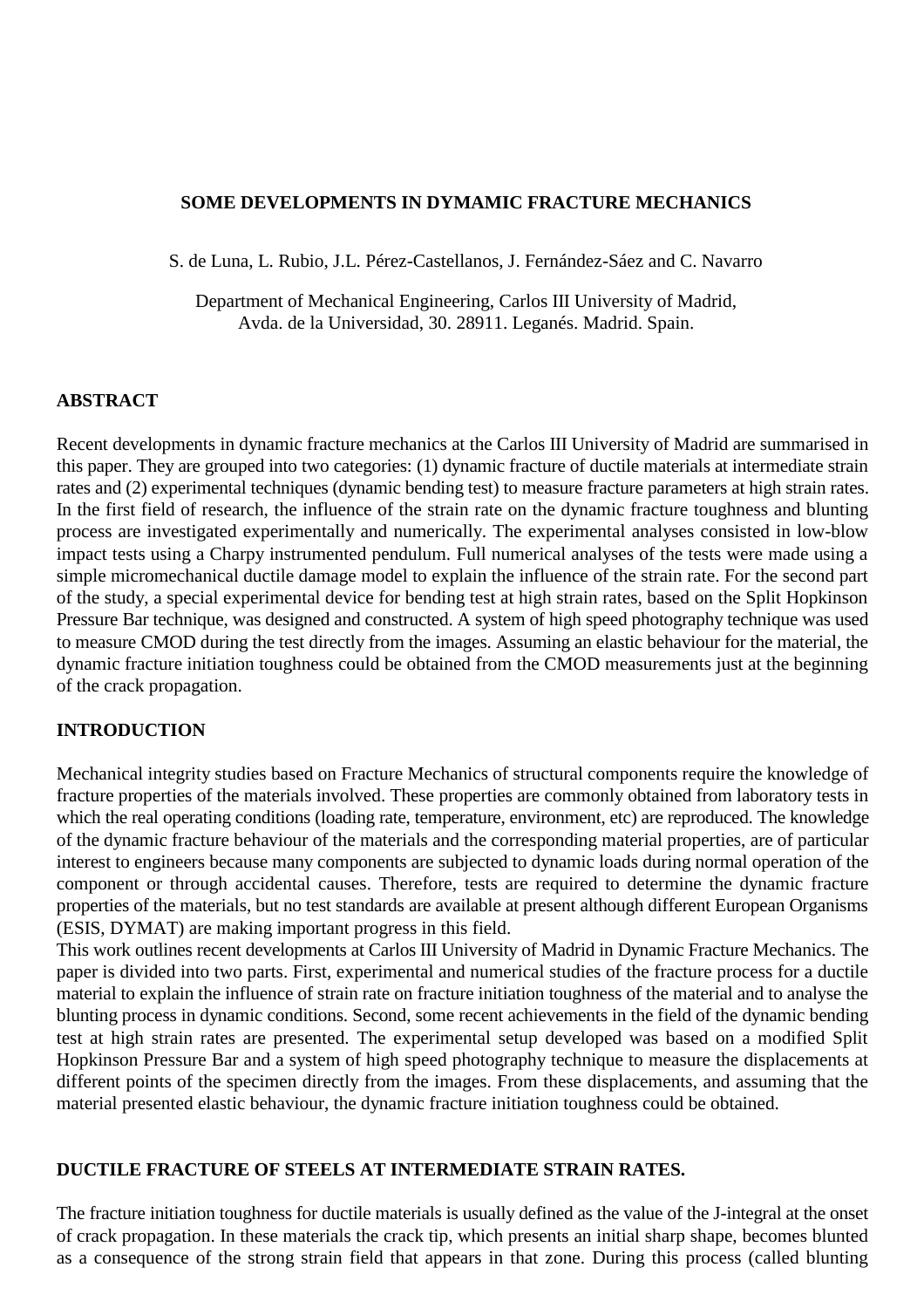process), the crack seems to grow although there is no new fracture surfaces. The curve relating the J-integral to the apparent crack growth is conventionally known as the blunting line.

As a result of any fracture test of the material, a curve relating *J*-integral with crack growth, ∆*a*, can be drawn, usually referred to as the *J-*∆*a* curve, The value of the *J*-integral fracture parameter at crack growth initiation can be determined from the intersection of this curve with the blunting line. In static fracture tests, a straight blunting line is normally assumed, its slope calculated from the material properties measured in static tensile tests [1, 2]. However, in dynamic loading conditions, no definite conclusions about the shape of the blunting line have yet been reached. MacGillivray and Lenkey [3] proposed using the same expression as that of the static case, with the material properties obtained from dynamic tensile tests. With this assumption, the blunting line in dynamic conditions is again a straight line, like in the static case, but with different slope. A more physicalbased method to obtain the crack initiation fracture toughness, called in this paper  $J_{SZW}$ , could be by intersecting the experimental *J-*∆*a* curve with a vertical line for a value of ∆*a* equal to the stretch zone width (SZW). However this method does not give information as to the shape of the blunting line. An apparent blunting line slope from experiments would be deduced as the ratio between  $J_{szw}$  and the SZW value. On the other hand, the fracture toughness of the material is affected by the loading rate [4, 5]. In ductile materials, with a fracture mechanism primarily controlled by the strain field, this property increases with the loading rate [4]. To explain these phenomena, micromechanical damage models are usually required to understand the fracture process.

### *Material and experimental work*

In this work the effect of the loading rate on the fracture toughness in Mode I of the commercial steel API-X70 [6], widely used in pipelines, is studied. This steel is a low carbon steel microalloyed with Al and Nb with the chemical composition given in Table 1.

TABLE 1 CHEMICAL COMPOSITION OF THE STEEL API X70

Its mechanical properties in static conditions, obtained from conventional tensile tests at strain rate,  $\dot{\epsilon_0}$  , about 0.02 s<sup>-1</sup>, were: yield stress,  $\sigma_v$  = 520 MPa and Ultimate Tensile Stress,  $\sigma_u$  = 600 MPa. Additional dynamic tests were performed using the Split Hopkinson Pressure Bar at a strain rate of about 700 s<sup>-1</sup>. In these conditions the properties were  $\sigma_y$  = 715 MPa, and  $\sigma_u$  = 820 MPa. From all these parameters, a constitutive equation valid at room temperature conditions could be established:

$$
\sigma_e = E \varepsilon_e \qquad \text{(for } \sigma_e < \sigma_0 \text{)}
$$
(1)  

$$
\sigma_e = \left(\frac{\varepsilon_e}{\varepsilon_0}\right)^m \cdot \sigma_0 \cdot \varepsilon_e^n \qquad \text{(for } \sigma_e > \sigma_0 \text{)}
$$
(2)

where  $\sigma_e$  is the Von Mises equivalent stress,  $\varepsilon_e$  the total equivalent strain, *E* the Young's modulus,  $\sigma_0$  a reference stress,  $\varepsilon_e$  the equivalent strain rate,  $\varepsilon_0$  the equivalent strain rate in static conditions, and *m* and *n* are two material constants, *n* being the strain hardening exponent. The values of these material parameters are given in Table 2.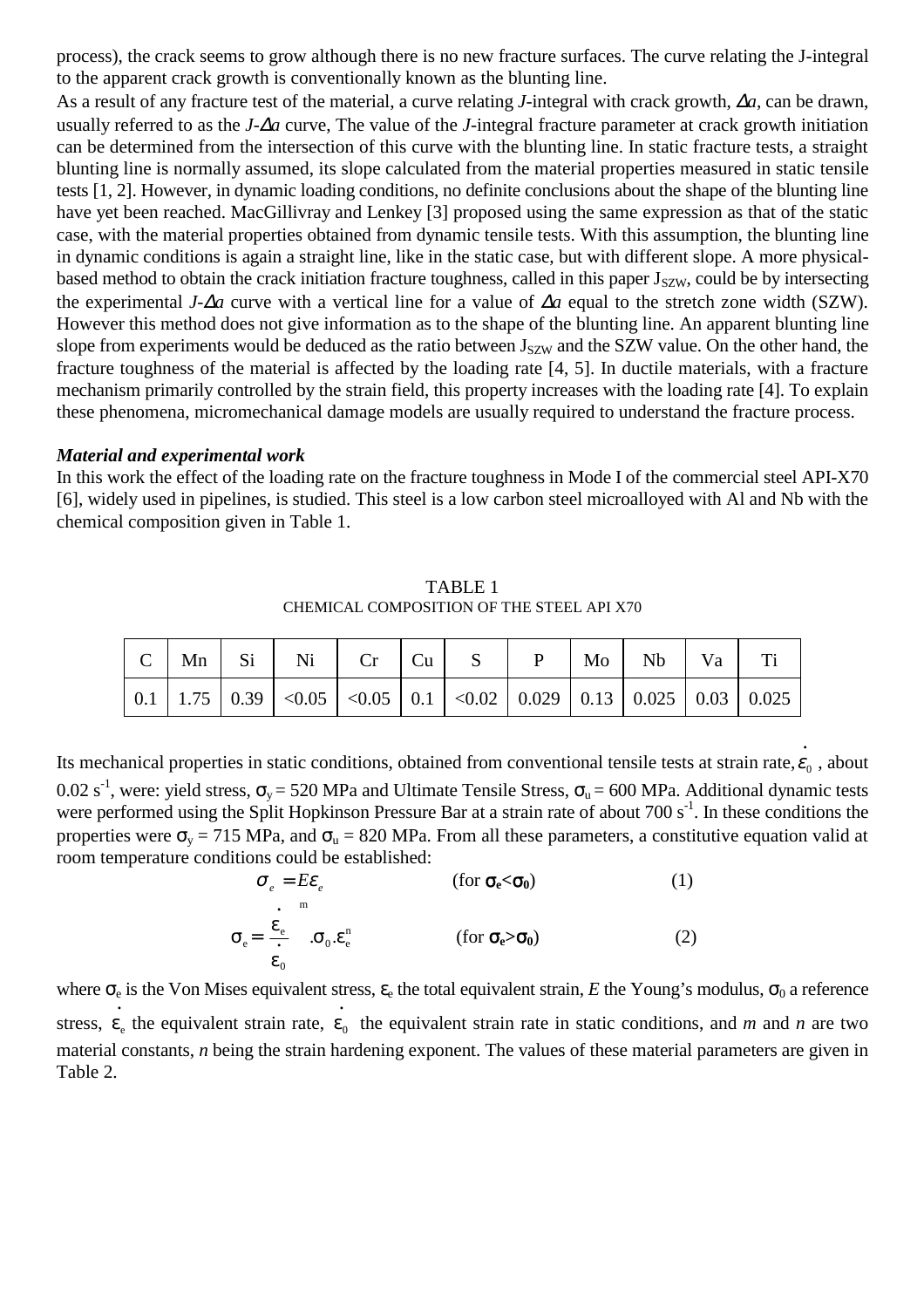| E(GPa) | $\sigma_0(MPa)$ | $\mathbf{\mathcal{E}}_0$ (s <sup>-1</sup> ) | m        |  |
|--------|-----------------|---------------------------------------------|----------|--|
|        | 500             | $0.02\,$                                    | $0.03\,$ |  |

TABLE 2 PARAMETERS OF THE CONSTITUTIVE EQUATION

Two types of Mode I fracture tests were performed with this material to study its behaviour at different loading rates: dynamic three-point bending tests at low impact velocity (low-blow tests) and quasi-static three-point bending tests. In all the tests, standard V-notch Charpy-size specimens, with an initial crack generated by fatigue in an Instron device Mod. 8516, were used. Pre-cracking of the specimen was carried out according to the EGF P1-90 standard [2]. After fatigue pre-cracking, the specimens were sidegrooved to promote straight-fronted ductile crack growth during the test. The depth of the sidegrooving was 1 mm, so the net section thickness,  $B_n$ , became 8 mm. In the case of dynamic loading, the specimens were tested in an instrumented Charpy pendulum (Ceast Mod. CH-E/30A) at hammer impact velocities ranging from 0.5 to 0.9 m s-1. From the measured time history of the load exerted by the hammer on the specimen, F(t), the velocity, v(t), and displacement, s(t), time histories for the hammer, and taking into account the system compliance, the displacement of the load application point of the specimen,  $s_c(t)$  and the energy absorbed by it,  $E_a$ , during the test can be calculated [7]. The *J*-integral is evaluated by the expression [2]:

$$
J = \frac{2E_a}{B_n(W - a_o)}
$$
 (3)

where  $B_n$  y *W* are, respectively, the net thickness and the width of the specimen, and  $a_0$  the initial crack length. For the quasi-static three-point bending tests the load was applied at constant velocity to reach pre-determined displacements of the load application point, which ensured stable crack growth in each test. The *J*-integral was also calculated from Eq. (3), computing the absorbed energy,  $E_a$ , from the curve  $F_{-S_c}$  but now for the static test. The load application point displacement, s<sub>c</sub>, was measured with an LVDT extensometer. After the static and dynamic tests, the specimens were placed in an electric furnace to oxidize the surface of the crack generated by fatigue, as well as that appearing from the ductile crack growth. Then they were immersed in liquid nitrogen and broken in a brittle manner. The initial crack length, the crack growth, and the stretch zone width were measured according to the EGF P1-90 standard [2]. From the points (J, ∆a) experimentally found in each test (static or dynamic), the best power fit curve was calculated, according to standard EGF P1-90 [2], as:

$$
J = A(\Delta a + C)^D \tag{4}
$$

Several fracture parameters, using different criteria, were obtained from the fitted curve as, for instance,  $J_{0.2}$  (the J-value corresponding to 0.2 mm crack growth) and  $J_{SZW}$  (J-value for  $\Delta a = SZW$ ).

#### *Numerical simulation*

The numerical analyses of the specimens, in both static and dynamic conditions, were carried out using the FEM multipurpose commercial computer code ABAQUS [8]. An updated Lagrangian formulation was adopted to take into account the finite deformations and rotations that appear in the problem. In the dynamic test simulations, finite element meshes for the specimen and for the hammer were used*.* For the dynamic loading case, four initial impact velocities 0.50, 0.56, 0.66 and 0.70 m/s were imposed on all the nodes of the hammer. The crack lengths considered were respectively: 5.54, 6.10, 5.80 and 5.86 mm. For the static case, a displacement at the force application point and in the load direction was imposed. One simulation was carried out in this case and only the specimen was modelled. The final displacement of the load application point and the crack length were, respectively: 1.20 mm and 5.60 mm. The material presented ductile fracture behaviour, the fracture process being a consequence of the growth and the coalescence of microvoids. Rice and Tracey [9] proposed a simple model for the growth of a spherical microvoid of initial radius  $R_0$ , in three-dimensional stress fields, in which the radius at any time of the microvoid, R, may be obtained [9]:

$$
\ln \frac{R}{R_0} = \int_0^{\epsilon_p} 0.283 \exp \left( \frac{3}{2} \cdot \frac{\sigma_{\mu}}{\sigma_e} \right) d\varepsilon_p \tag{5}
$$

A damage variable, *D*, can be defined using this micromechanical model as: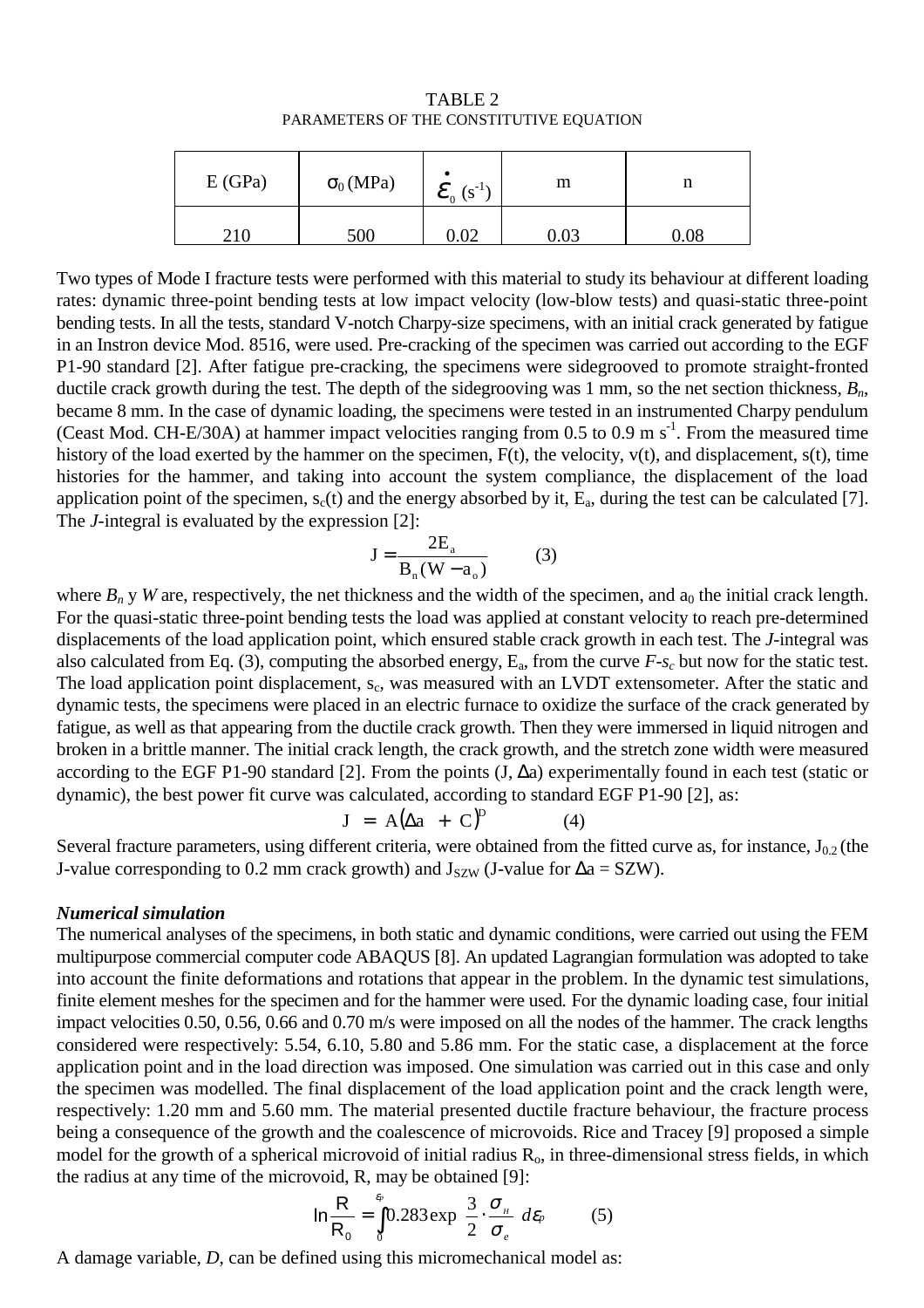$$
D = \ln\left(\frac{R}{R_0}\right) \tag{6}
$$

In the numerical simulations and once the load is applied, it is assumed that crack growth takes place when the variable *D*, at the proximity of the crack tip, reaches a critical value,  $D_{\text{crit}}$ , which is assumed to be a strain rate independent material property. Once this condition is satisfied, and the crack is going to grow, the value of the *J*-integral can be computed, which gives a measure of the fracture initiation toughness of the material. The damage variable value was computed far enough from the crack tip to avoid a possible unreal numerical distorsion as a consequence of the large plastic deformation at this zone. Since the numerical model does not consider the crack growth, the *J*-integral versus the damage variable curves obtained with this model has only physical meaning until the onset of crack propagation. From numerical simulation of any test, the J-integral and the crack mouth opening displacement, CMOD, parameters during the crack tip blunting process may be obtained and thus the relationship between them. The crack tip opening displacement, CTOD, can be computed, in turn, from the CMOD as [2]:

$$
CTOD = \frac{K^2(1 - v^2)}{2E\sigma_y} + \frac{0.4(W - a_0)}{(0.4W + 0.6a_0)} V_p
$$
(7)

where K is the stress intensity factor of a three-point bending specimen loaded at its middle section, ν the material Poisson ratio,  $\sigma_y$  the yield stress, and  $V_p$  is the plastic component of the CMOD at a specific time. CTOD may also be expressed as a function of the apparent crack growth, ∆a, assuming that the same relationship as that of the static case (CTOD = 2.5 ∆a) applies in dynamic conditions. So a blunting line, J-∆a, could be constructed from the numerical results.

#### *Results and discussion*

Figure 1 shows the relationship between the J-integral and the damage variable in the dynamic tests at different impact velocities, and also for the static test. Very small differences are observed between the curves corresponding to dynamic conditions, although they differ from those of the quasi-static test. This shows that low blow tests are appropriate to obtain the dynamic fracture toughness at intermediate strain rates. From the simulations, the slope of the blunting line (named "numerical blunting line" in this paper) may be obtained as previously explained. Figure 2 shows the numerical blunting lines for dynamic (impact velocity of 0.56 m/s) and static simulated tests. The slope of the line in dynamic conditions is higher than that of the static test. From the J-∆a fitted curve, different fracture toughness parameters were obtained for both static and dynamic conditions:  $J_{0.2}$  and  $J_{szW}$ , as defined before, and J\*<sub>SZW</sub>, which is the J-value on the numerical blunting line for  $\Delta a = SZW$ . For dynamic conditions, the results were:  $SZW = 45 \mu m$ ,  $J_{0.2} = 151 \ kJ/m^2$ ,  $J_{SZW} = 80 \ kJ/m^2$  and  $J_{SZW}^* = 90 \ kJ/m^2$ . For the static case, these parameters were:  $SZW = 45 \mu m$ ,  $J_{0.2} = 123 \text{ kJ/m}^2$ ,  $J_{SZW} = 76 \text{ kJ/m}^2$  and  $J_{SZW} = 70$  $kJ/m^2$ .



**Figure 1:** J-Damage curves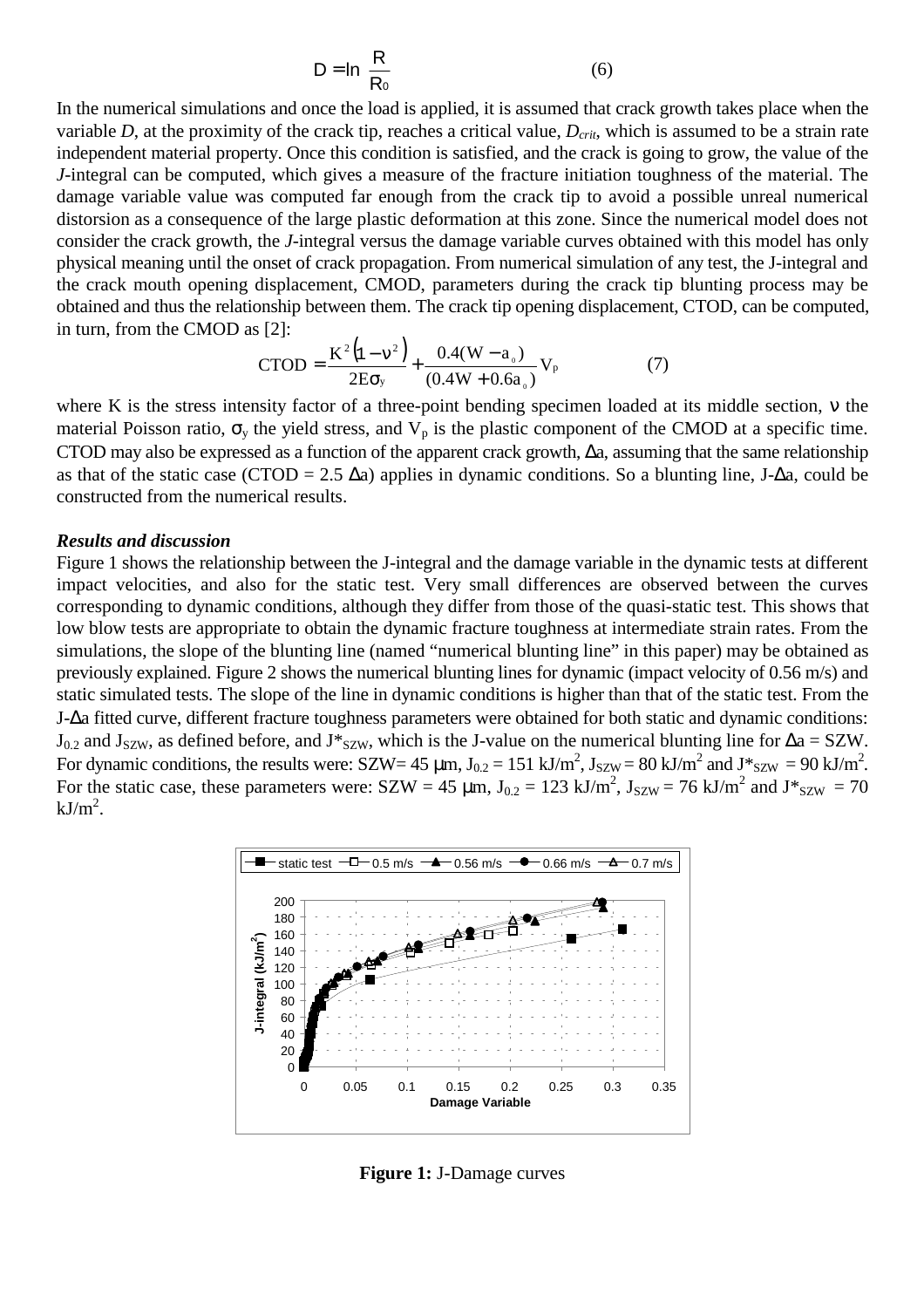

**Figure 2:** Numerical blunting lines

The SZW values corresponding to static and dynamic conditions are the same, and the fracture toughness parameters  $J_{\text{SZW}}$  and  $J_{\text{SZW}}^*$  are relatively close to one another in dynamic and static conditions. However the dynamic fracture parameters are higher than the static ones, which indicates the influence of strain rate. Comparing the values of  $J_{\text{SZW}}$  in static and dynamic conditions, which is a fracture parameter that takes the blunting effect into account experimentally, it can be concluded that the dynamic toughness for API X70 steel at the strain rates reached during the tests could be considered only slightly greater than that in the static conditions. To check the applicability of the damage model described to explain the difference between the static and dynamic fracture toughness, we made the following exercise: from the value of  $J_{szw}$ , obtained in the quasistatic test (76 kJ/m<sup>2</sup>), a critical value of the damage variable, corresponding to the initiation of crack propagation, was calculated from Figure 1, which gave  $D_{crit} = 0.023$ . Since this material parameter is assumed as strain rate independent, and using Figure 1 again, values for the J<sub>szw</sub>, but now in dynamic loading conditions, ranging from 80 to 90 kJ/ $m^2$  were deduced, depending on the impact velocity of the test. These values are very close to that obtained experimentally for dynamic conditions (80 kJ/m<sup>2</sup>), which illustrates the capacity of the micromechanical model to explain the fracture behaviour of the material involved as well as the apparent noninfluence of strain rate on the parameter  $D_{crit}$ , at least at the intermediate values of strain rates reached in these tests.

### **FRACTURE TEST AT HIGH STRAIN RATES**

Although the Charpy impact test is the most widely used to evaluate the fracture initiation toughness,  $K_{Id}$ , the loading rates achieved in this test are limited to the order of  $\vec{K}_I = 10^5 MP_a \sqrt{m} / s$ . Some authors [10, 11] have suggested the use of special arrangements of the Split Hopkinson Bar to perform dynamic fracture tests at loading rates above  $\dot{K}_I = 10^6 MPa \sqrt{m} / s$ . To measure the dynamic stress intensity factor, several optical [12-14] and photoelastic [15] techniques have been proposed. The following paragraphs describe a procedure to evaluate this parameter based on the direct measurement of the displacements of the specimen by means of a high speed photography technique. In this experimental method we modified the conventional Hopkinson bar device to carry out dynamic bending test at high strain rates.

#### *Experimental setup*

The bending tests at high strain rate were performed using the experimental setup shown in Figure 3, with a striker bar, an input pressure bar, a supporting device and recording equipment. The specimen is placed between the input bar and the supporting device and is loaded to fracture by means of a concentrated transverse force applied at its midspan. The impact of the striker bar on the input bar at a velocity  $V_0$  generates a longitudinal compressive pulse that propagates along this bar. Part of this compressive pulse energy is transmitted to the specimen and the supporting device, while the rest of energy is reflected back to the input bar as a tensile pulse. From the one-dimensional elastic wave propagation theory, the input load and the displacement of the edge of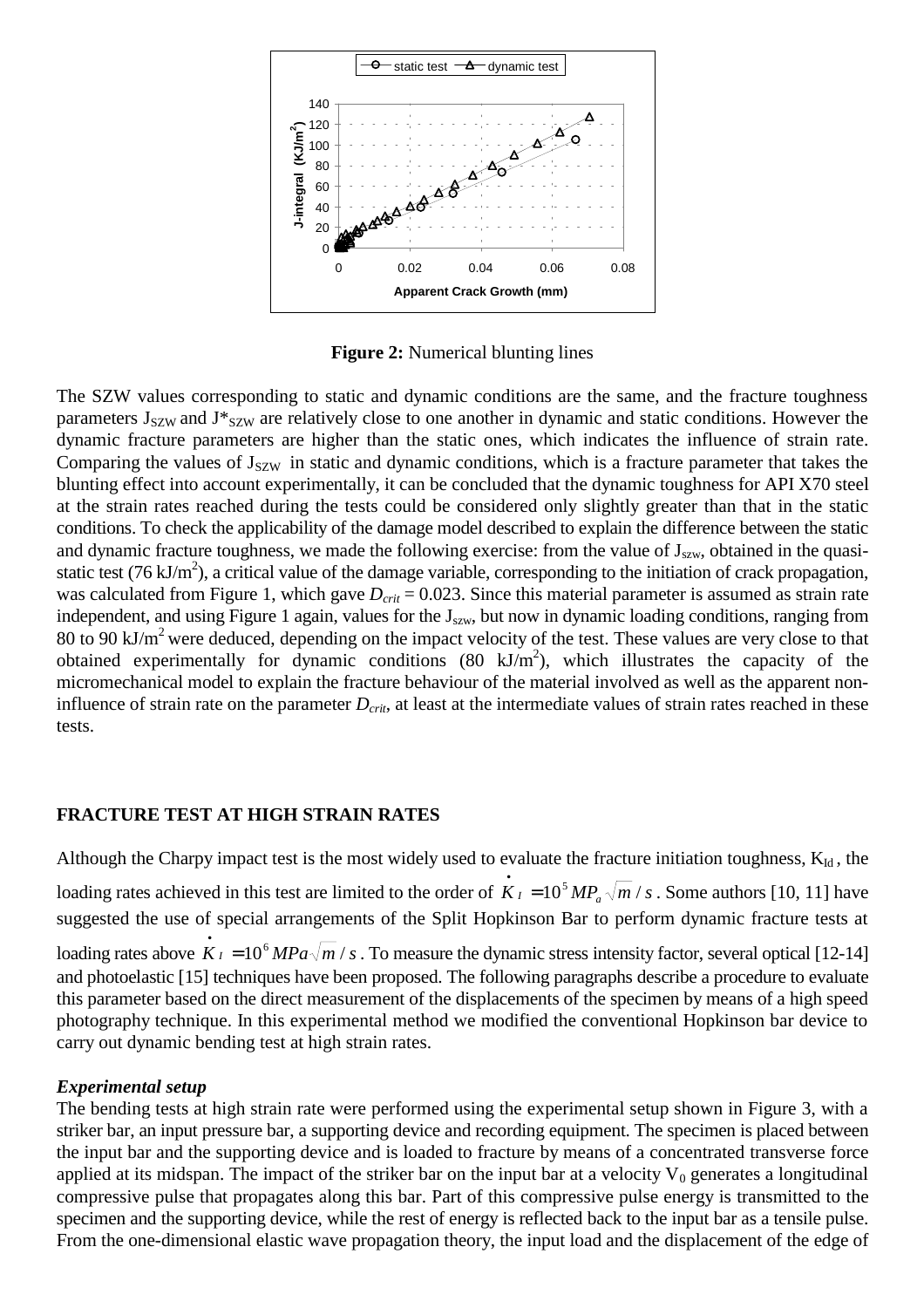the bar initially in contact with the specimen may be calculated.



**Figure 3:** Experimental device for dynamic fracture test

Together with this device a system of high speed photography technique was used to measure the displacements of the specimen directly from the images. The system consists of four coupled CCD cameras, which can take images through the same objective with exposure times varying between 1 µs and 1 ms. A more detailed description of the complete experimental arrangement can be found in reference [16].

#### *Material and experimental work*

The material used in our experiments was the aluminum alloy Al 7075-T651. Its chemical composition is shown in Table 3.

| $Si$   Fe   Cu   Mn   Mg   Cr   Zn   Ti               |  |  |  |
|-------------------------------------------------------|--|--|--|
| 0.10   0.16   1.62   0.05   2.62   0.2   5.87   0.036 |  |  |  |

TABLE 3 CHEMICAL COMPOSITION OF THE Al 7075-T651

The Yield Stress and Ultimate Tensile Stress in static conditions of the material are, respectively,  $\sigma_y = 524 \text{ MPa}$ , and  $\sigma_u$  = 587 MPa. Dynamic three-point bending tests were performed on specimens 20 mm height, 10 mm thick and 80 mm long according to ASTM E399 [17]. From the machined notch, an initial crack was generated by fatigue up to a total crack length,  $a_0$ , of 10 mm, approximately. Pre-cracking of the specimen was carried out according to ASTM E399 [17]. The crack length,  $a_0$ , is precisely measured on the fracture surface once the specimen is totally broken [17]. From the measures of the CMOD the dynamic stress intensity factor  $K_I^d$  can be evaluated using the same relation as that of the static case, i.e:

$$
K_{I} = w_{M} \frac{E}{4(1 - v^{2})} \frac{\sqrt{W}}{a_{0}} \frac{\kappa(\beta, \alpha)}{h(\beta, \alpha)}
$$
(8)

where  $w_d$  is the CMOD, *E* and v are, respectively, the Young modulus and Poisson coefficient. The functions  $\kappa(\beta,\alpha)$  and  $h(\beta,\alpha)$  depend on the ratios  $\beta = L/W$  (L is the span of the specimen) and  $\alpha = a_0/W$ . Their expressions for the case  $\beta = 4$  are [18]:

$$
\kappa(\alpha) = \frac{\sqrt{\alpha}}{(1-\alpha)^{3/2}(1+3\alpha)} (1.9+0.41\alpha+0.51\alpha^2-0.17\alpha^3)
$$
 (9)

$$
h(\alpha) = 0.76 - 2.28\alpha + 3.78\alpha^2 - 2.04\alpha^3 + \frac{0.66}{(1 - \alpha)^2}
$$
 (10)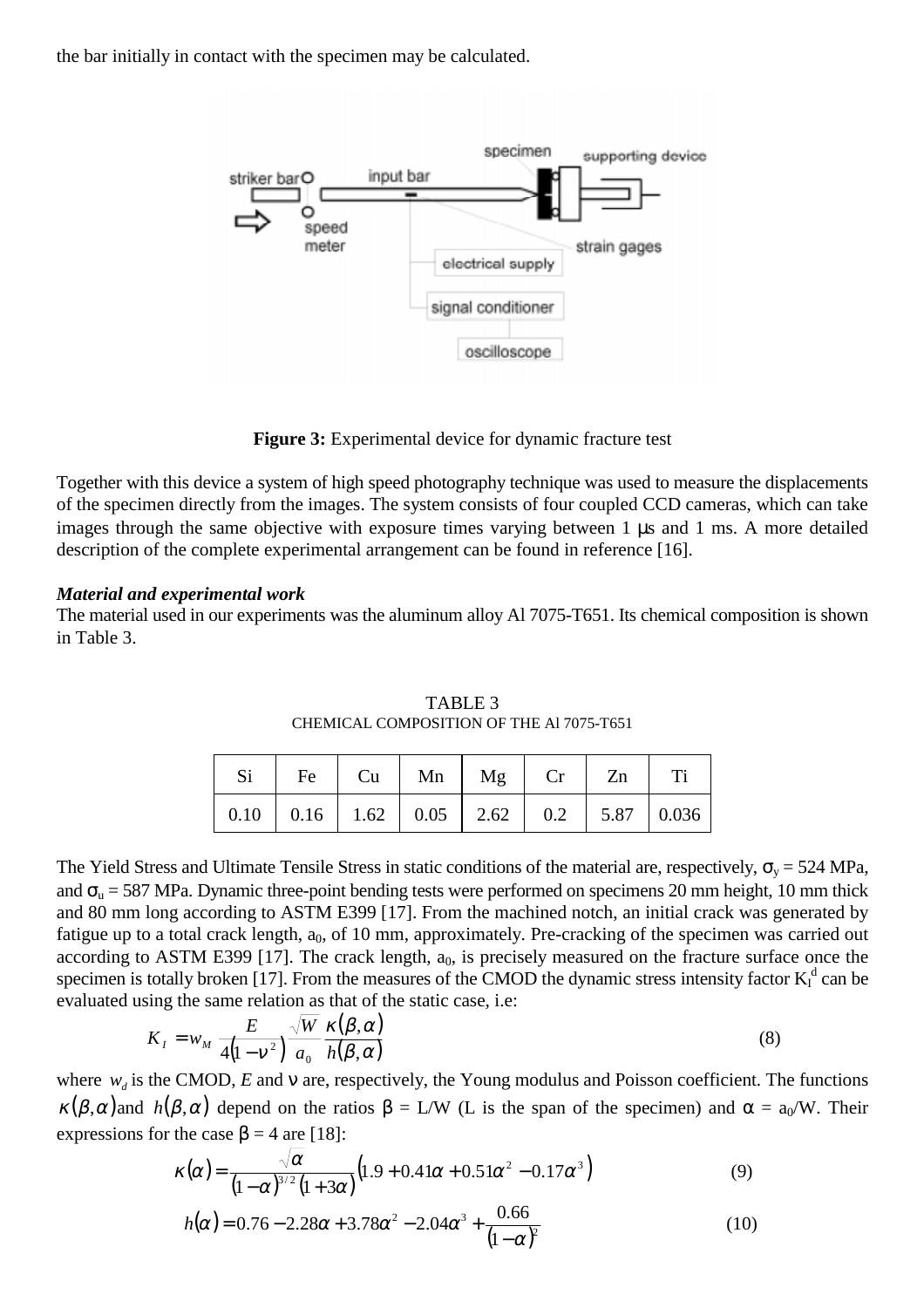The dynamic fracture initiation toughness,  $K_{ld}$ , can be evaluated as the value of  $K_l^d$  at the instant of the beginning of crack propagation,  $t_f$ . This time, usually named time to fracture, was evaluated by a strain gage at the tip of the crack.

## *Results and discussion*

As an example of the results, Figure 4 shows the image of the crack mouth at different times during the test, taken by one of the four cameras. In this figure, the exposure time was 1 µs and the time interval between two exposures was 10 µs



**Figure 4:** Evolution of CMOD during the test

From the CMOD values directly measured on the pictures and applying equations (8), (9) and (10) the variation of the dynamic stress intensity factor was evaluated. Figure 5 shows the variation of the dynamic stress intensity factor for a specimen tested, and Table 4 gives the results obtained for different specimens.



**Figure 5:** Evolution of the dynamic stress intensity factor (DSIF) during the test

| <b>Specimen</b> | $a_0$ (mm)                | $V_0$ (m/s) | $t_f(\mu s)$ | $K_{Id}$ |
|-----------------|---------------------------|-------------|--------------|----------|
| 31              | 11.33                     | 13.1        | 28           | 29       |
| 28              | 11.54                     | 12.8        | 32           | 33       |
| 30              | 11.23                     | 12.9        | 31           | 34       |
| 32              | 11.76                     | 12.7        | 29           | 37       |
| 9               | 10.81                     | 13.1        | 25           | 26       |
| 8               | 11.79                     | 13.0        | 25           | 32       |
| 7               | 11.03                     | 12.9        | 32           | 31       |
| 10              | 10.73                     | 13.2        | 25           | 28       |
|                 | <b>Mean value</b>         | 28          | 31           |          |
|                 | <b>Standard deviation</b> | 3.1         | 3.8          |          |

#### TABLE 4 EXPERIMENTAL RESULTS